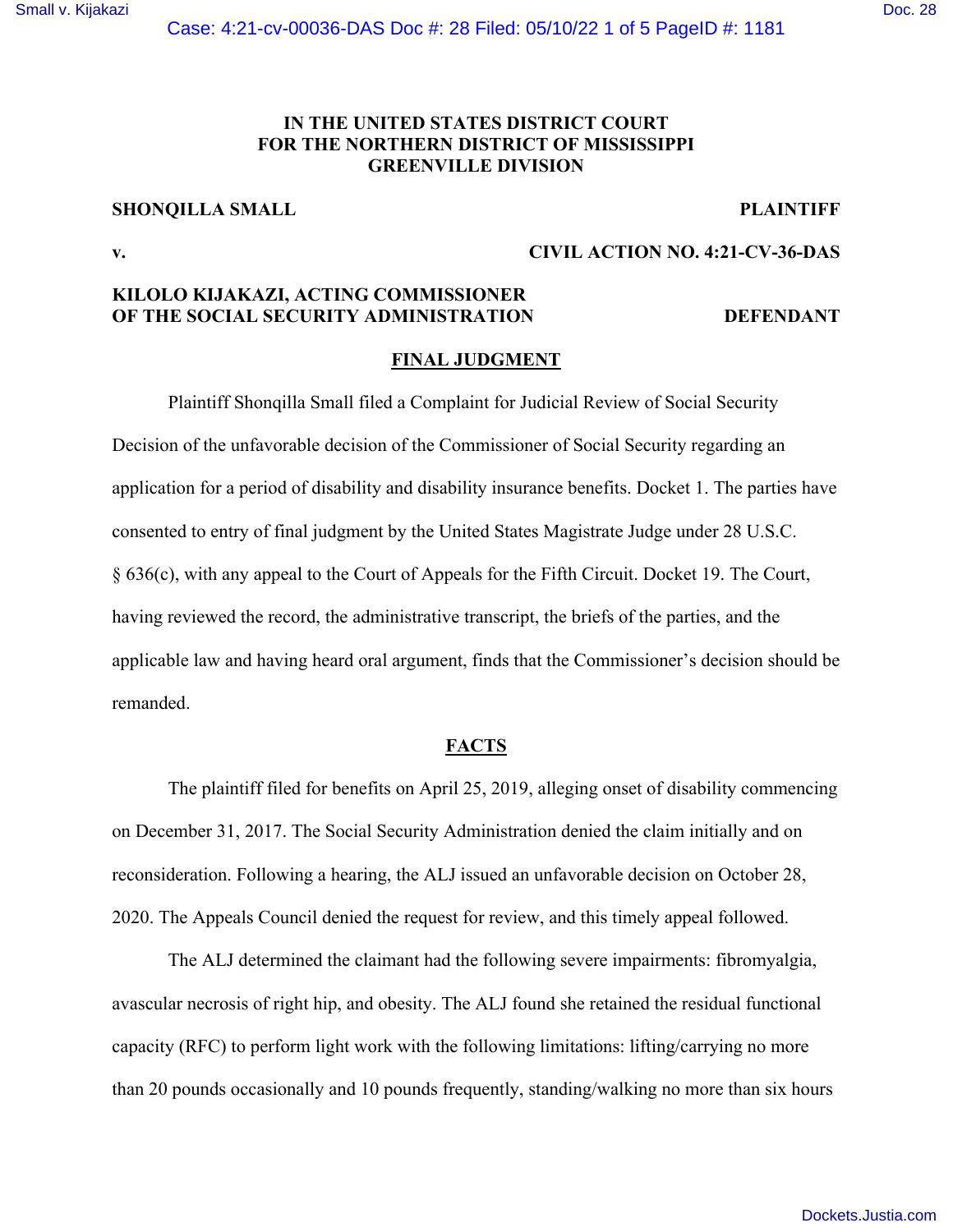### Case: 4:21-cv-00036-DAS Doc #: 28 Filed: 05/10/22 2 of 5 PageID #: 1182

in an eight-hour workday and sitting for six hours in an eight-hour workday, frequent balancing, stooping, kneeling, and climbing ramps/stairs, and only occasionally crouch, crawl, and climb ladders, ropes, and scaffolds. While the plaintiff has no past relevant work, the ALJ found, based on the testimony of the vocational expert, that there were jobs in the national economy that would fit within her RFC. For example, the ALJ found she can work as a ticketer, folder, and information clerk. Each of these jobs is unskilled and performed at the light level of exertion. These three jobs represent 170,000, 140,000, and 58,000 jobs respectively in the national economy.

#### **ANALYSIS**

 The plaintiff raised three issues on appeal. The court finds the first issue – whether the ALJ properly considered the plaintiff's mental impairments in formulating the RFC – warrants remand. As a preliminary matter, the court finds the ALJ did not err in finding the plaintiff's mental impairments non-severe at step two. The ALJ appropriately analyzed the B-criteria and found the plaintiff has a mild mental limitation in her ability to interact with others, concentrate, persist, or maintain pace, and adapt and manage herself but did not find her mental impairments severe. The court considers it a close question as to whether the ALJ should have found these conditions rose to the level of severe impairments under *Stone v. Heckler*, 752 F.2d 1099 (5<sup>th</sup> Cir. 1985); however, the legal error occurred at step four when the ALJ failed to consider the impact, if any, of the plaintiff's non-severe mental impairments on the RFC finding.

The ALJ has a duty to fully and fairly develop the facts relating to a claim for disability benefits, *see Ripley v. Chater*, 67 F.3d 552, 557 (5th Cir. 1995), and must also consider throughout the disability determination process ... the combined effect of any impairments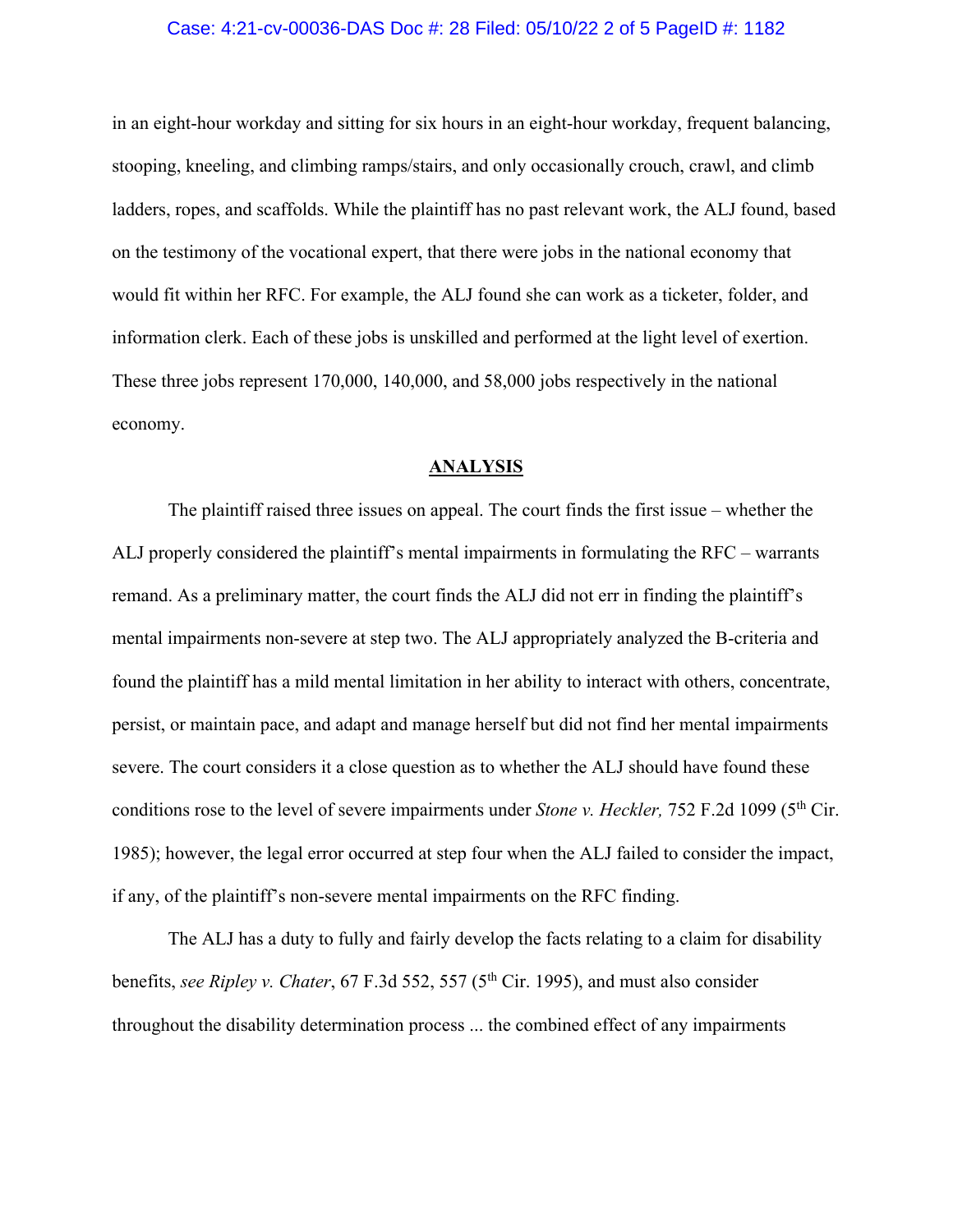#### Case: 4:21-cv-00036-DAS Doc #: 28 Filed: 05/10/22 3 of 5 PageID #: 1183

'without regard to whether any such impairment, if considered separately, would be of sufficient severity.'" *Loza v. Apfel*, 219 F.3d 378, 393 (5<sup>th</sup> Cir. 2000) (quoting 20 C.F.R. § 404.1523).

Here, the ALJ did not adequately discuss the plaintiff's mental limitations in the RFC determination. At step two, the ALJ recognized that the plaintiff has depression and posttraumatic stress disorder and takes medications for anxiety and depression. However, the ALJ determined that these were non-severe impairments. In assessing the B-criteria, the ALJ assessed a mild mental limitation in the plaintiff's ability to interact with others, concentrate, persist, or maintain pace, and adapt and manage herself. But the impact of these limitations, if any, remains undeveloped in the ALJ's RFC analysis.

In formulating the RFC, the ALJ discussed the plaintiff's physical limitations, however, the analysis does not include a discussion of the plaintiff's non-severe mental impairments, the mental limitations recognized by the ALJ when evaluating the B-criteria, or the medical evidence and opinions related to the plaintiff's mental impairments and limitations. The ALJ's RFC analysis omits the plaintiff's testimony that she is disabled due to depression and anxiety and only states that she testified regarding "fibromyalgia, arthritis, muscle/joint pain, disease of nerves in arms, legs, and feet, elevation sedimentation rate, and a muscular disorder." At the administrative hearing, the plaintiff testified she took medication for her anxiety and depression and was prescribed a higher dose after having suicidal thoughts. She testified she "definitely [has] a lot of panic attacks [...] especially when [she] have [sic] to go out in the crowd or something."

At step four, the ALJ references Dr. Whelan's psychological consultative examination and the State Agency physicians' opinions but does not discuss their findings such that the court can determine whether the ALJ properly considered whether the plaintiff's non-severe mental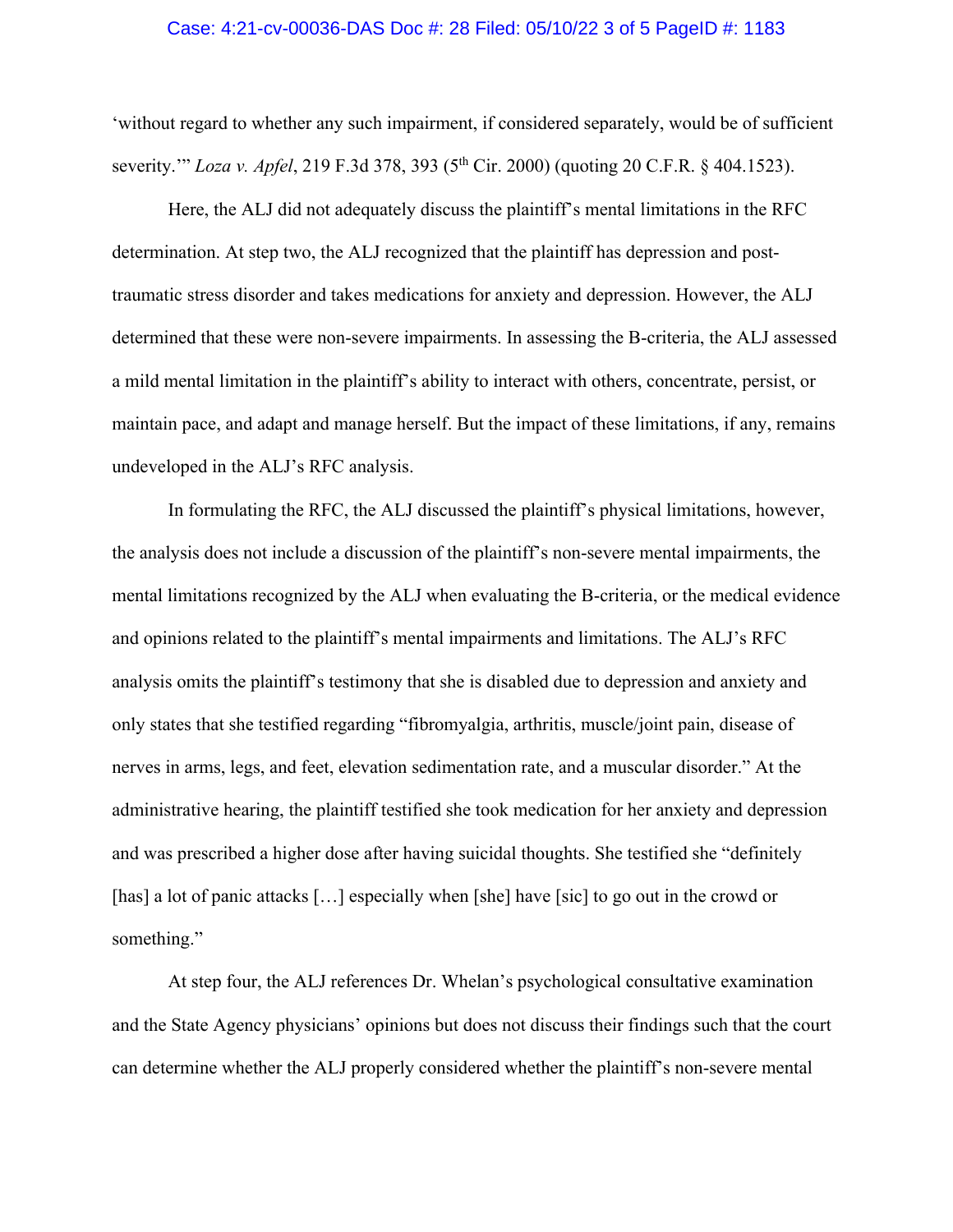#### Case: 4:21-cv-00036-DAS Doc #: 28 Filed: 05/10/22 4 of 5 PageID #: 1184

impairments caused any functional limitations. Dr. Whelan found the plaintiff's depressive disorder was "moderately severe" and noted "she takes a significantly large dose of [Celexa] to stabilize her mood." Dr. Whelan opined the plaintiff would require continued treatment for depression with antidepressant medication and would experience "depressive symptoms in the future." The State Agency physicians opined that the plaintiff's psychological impairments caused *moderate* limits in interacting with other, concentrating, persisting, or maintaining pace, and adapting or managing herself. As noted, the ALJ found the plaintiff was mildly limited in this area when evaluating the B-criteria, however, the effects of such limitations are not discussed in the ALJ's decision.

While the ALJ erred in failing to consider the impact of plaintiff's mental limitations, if any, on her mental functioning when formulating the RFC, remand is not required if the error is harmless. "Procedural perfection in administrative proceedings is not required" as long as "the substantial rights of a party have [not] been affected." *Mays v. Bowen*, 837 F.2d 1362, 1364 (5th Cir. 1988). Harmless error exists when it is inconceivable that a different administrative conclusion would have been reached absent the error. *Frank v. Barnhart*, 326 F.3d 618, 622 (5th Cir. 2003). On this point, the Commissioner maintains any such error is harmless because by limiting the plaintiff to unskilled work, the vocational expert (VE) accounted for any mental limitations caused by the plaintiff's non-severe mental impairments.

Under 20 C.F.R. § 404.1568 (a), unskilled work "needs little or no judgment to do simple duties that can be learned on the job in a short period of time." The regulation continues "we consider jobs unskilled if the primary work duties are handling, feeding and offbearing […], or machine tending, and a person can usually learn to do the job in 30 days, and little specific vocational preparation and judgment are needed." Despite the limitations associated with